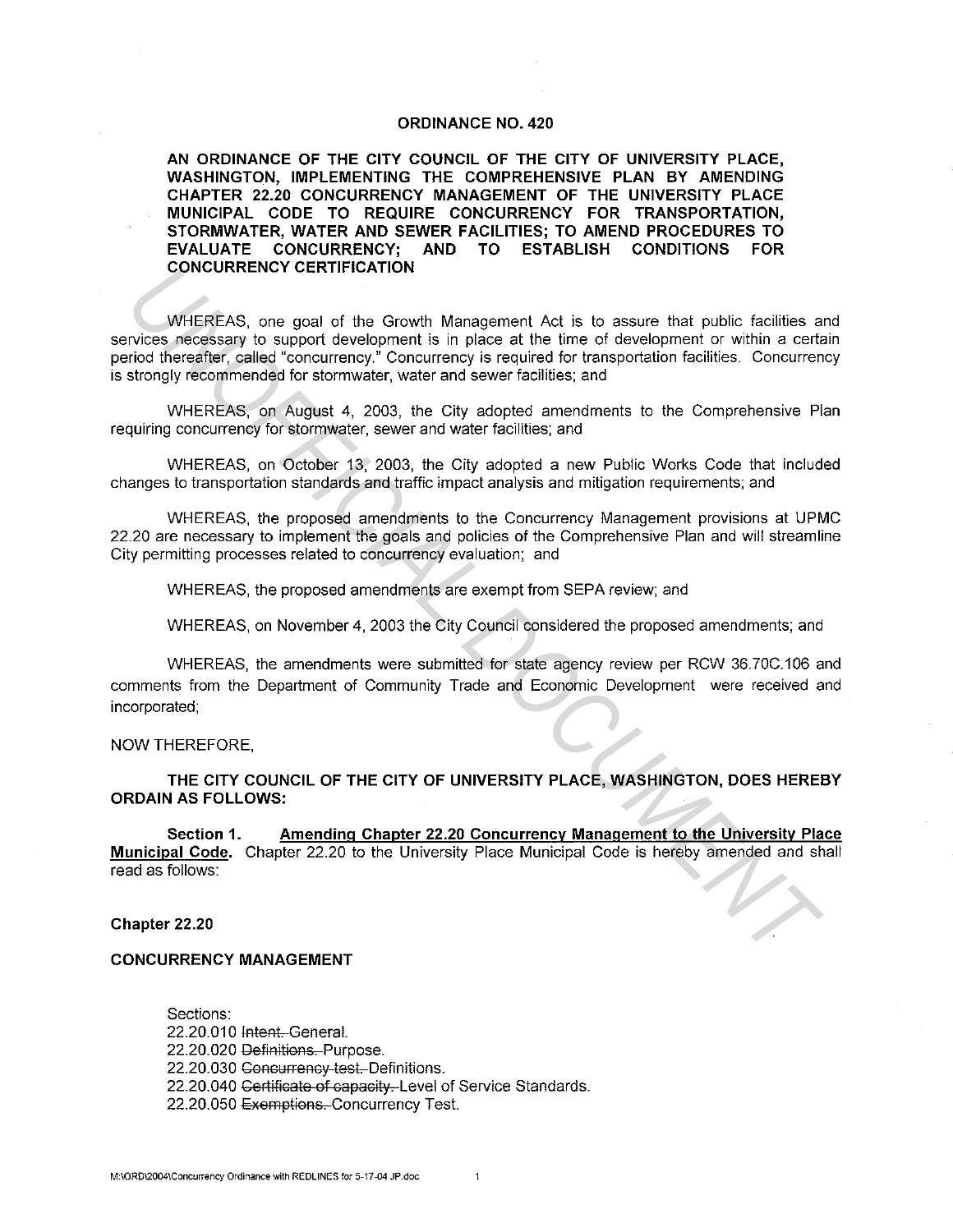22.20.060 Pre-existing use rights. Reserved Capacity and Volumes. 22.20.070 Administrative reconsideration and appeals. Exemptions. 22.20.080 Administrative Reconsideration and Appeals.

# 22.20.010 Intent. General.

Pursuant to the Washington State Growth Management Act (GMA), RCW 36.70A, after the adoption of its Comprehensive Plan, The City of University Place is required by RCW 36.70A to ensure that applicable public improvements or strategies to accommodate the impacts of development are made concurrent with the development. The intent of this chapter is to establish a concurrency management system to ensure that transportation facilities and services needed to maintain minimum level of service standards are available simultaneous to, or within a reasonable time after, development occupancy or use. This cChapter implements the goals, and policies and implementation strategies of the Capital Facilities Plan Element of the University Place Comprehensive Plan.

## 22.20.020 Definitions, Purpose.

To establish a concurrency management system that ensures adequate facilities for transportation, stormwater, sanitary sewer, and water are available simultaneously with, or within a reasonable time after, occupancy or use of any new development within the City.

"Applicant" means a person or entity that has applied for a development permit.

"Available Capacity" means capacity for a transportation facility that is currently available for use.

"Certificate of Capacity" means a document issued by the City of University Place indicating the quantity of capacity for each concurrency facility that has been reserved for a specific development project on a specific property. The document may have conditions and an expiration date associated with it.

"Concurrency Facilities" means facilities for which concurrency is required in accordance with the provisions of this chapter.

"Concurrency Test" means the comparison of an applicant's impact on transportation facilities to the capacity, including available and planned capacity of the facilities.

"Development Permit" means a land use or building permit.

"Development Permit, Final" means a building permit or any other development permit which results in an immediate and continuing impact on public facilities.

"Development Permit, Preliminary" means a special use permit as provided for in UPMC 19.15.020 "Definitions"

"Level of Service Standard" means the number of units of capacity per unit of demand. Level of service standards for concurrency tests are those standards specified in the adopted Comprehensive Plan.

"Planned Capacity" means capacity for a transportation facility that is not yet available, but for which the necessary facility construction, expansion or modification project is contained in the current adopted Capital Facilities Plan (or Capital Improvement Program) and scheduled to be completed within six years.

### 22.20.030 Concurrency test. Definitions.

Applicant: A person or entity that has applied for a development permit.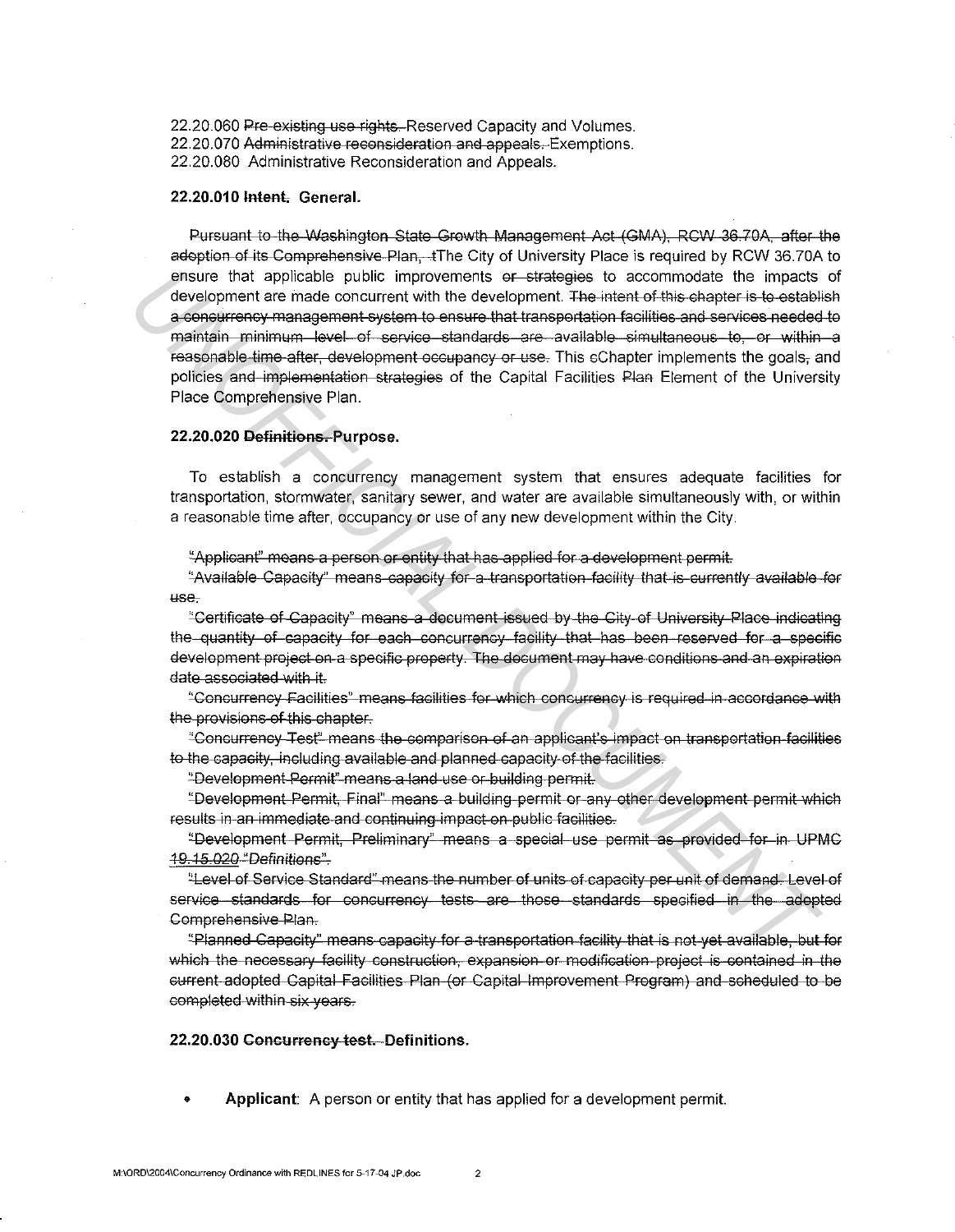- Concurrency Test: An evaluation of the transportation, stormwater, sanitary sewer, and water facilities impacts of a proposed development and a determination whether the proposed development will cause any of those facilities to drop below the City's adopted minimum level of service standards.
- Development: Any manmade change to improved or unimproved real estate including, but not limited to, buildings or structures, placement of manufactured homes/mobile homes, mining, dredging, clearing, filling, grading stockpiling, paving, excavation, drilling or the subdivision of property.
	- Development Permit: A land use, site development, or building permit, or other permit issued by the City authorizing the improvement or development of property.
- **Director:** The City of University Place Community Development Director or duly authorized representative.
- **Level of Service:** An established minimum capacity of public facilities or services that must be provided per unit of demand or other appropriate measure of need.
- Transportation Level of Service Standard: A measure which describes the operational condition of the transportation network. The transportation level of service standard may be expressed in terms such as speed and travel time, freedom to maneuver, traffic interruptions, comfort, convenience, geographic accessibility and safety.

A. Application. The city review of all applications for preliminary development permits, unless exempted by section 22.20.050, shall include a concurrency test. Those final development permits that did not have-preceding preliminary development permits shall also be subject to this concurrency test, unless exempted by section 22.20.050.

B. Procedures. The concurrency test will be performed in the processing of the development permit and conducted by the planning and community-development department and the public works department.

1. The planning and community development department shall provide the overall coordination of the concurrency test.

2. The public works department shall be responsible for maintaining and monitoring available and planned capacity by conducting the concurrency test for transportation facilities for all applications requiring a concurrency test as set forth in subsection 'A' above; reserving the capacity needed for each application; accounting for the capacity for each exempted application which uses capacity; notifying the planning and community development department of the results of the tests; and reinstating any capacity for an expired development permit, discontinued certificate of capacity, or other action resulting in an applicant no longer needing capacity-which has been reserved. **Providenment Permit:** A had use, sid elselenment, or bluiding permit, or other permits and the section of the community Development of property,<br> **UNOFFICIAL DOCUMENT PROPERTY**<br> **UNOFFICIAL DOCUMENT PROPERTY**<br> **UNOFFICIAL** 

C. Test. Development permits that result in a reduction of a level of service below the minimum level of service standard cannot be approved. for transportation facilities, available and planned capacity will be used in conducting the concurrency test.

1. If the capacity of transportation facilities is equal to or greater than the capacity required to maintain the level of service standard for the impact from the development permit, the concurrency test is passed. A certificate of capacity will be issued according to the previsions of section 22.20.040.

2. If the capacity of transportation facilities is less than the capacity required to maintain the level of service standard for the impact from the development permit, the concurrency test is not passed. The applicant may:

a. Modify the application to reduce the need for transportation facilities;

b. Demonstrate to the department of public work's satisfaction that the development will have a lower need for capacity than usual and, therefore, capacity is adequate;

c. Arrange with the department of public works to provide the additional capacity el transportation facilities required; or,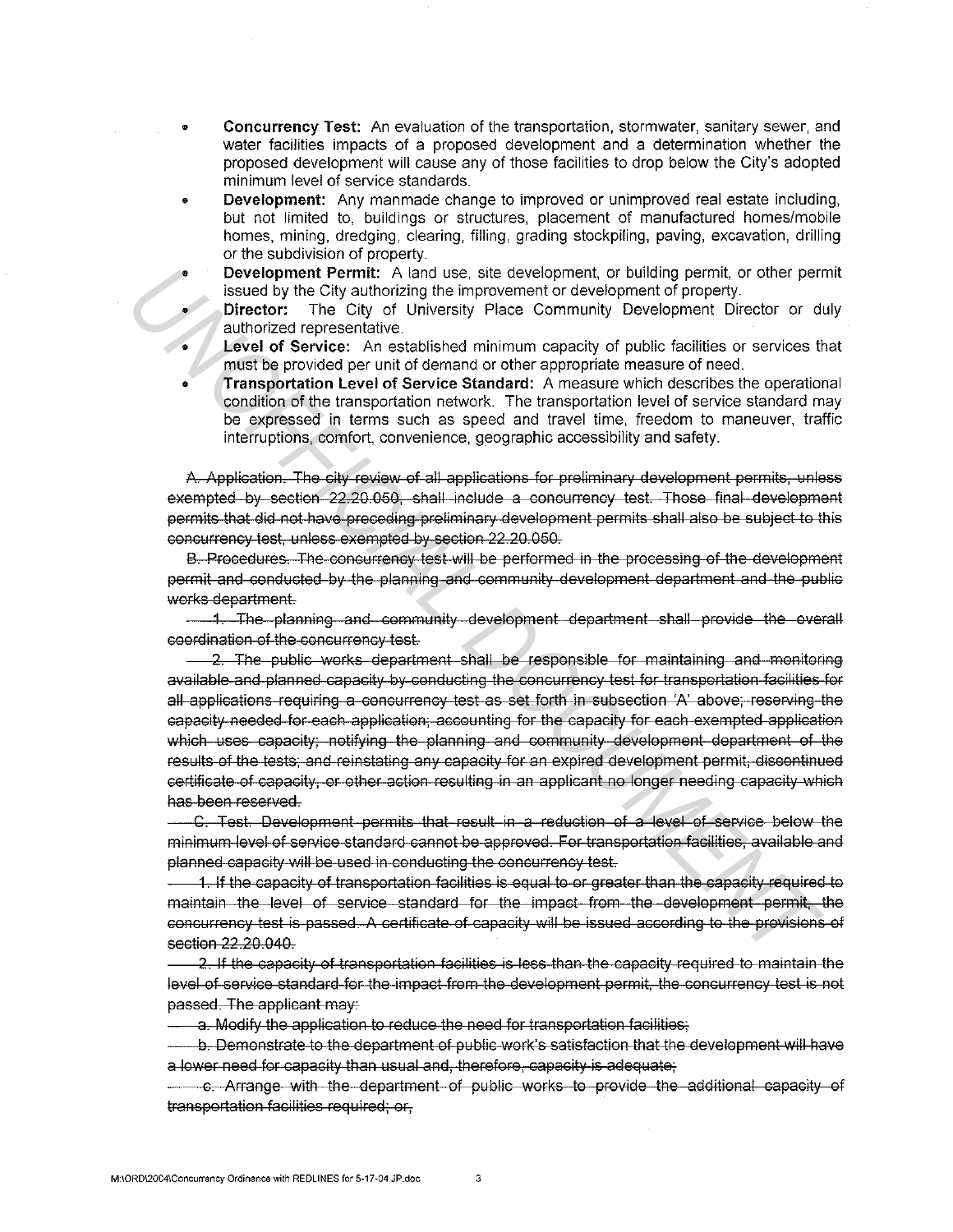d. Ask for formal reconsideration of the concurrency test to the public works director in accordance with the provisions of section 22.20.070.

D. SEPA. Nothing is this chapter is intended to limit the application of the State Environmental Policy Act (SEPA) to specific proposals. Each proposal not exempt under SEPA shall be reviewed and may be conditioned or denied under the authority of the State Environmental Policy  $Act.$ 

### 22.20.040 Certificate of capacity. Level of Service Standards.

A. Incorporated by reference are the level of service standards identified in the Capital Facilities Element of the City's Comprehensive Plan.

B. Meeting Level of Service Standards.

1. The transportation level of service standard will be considered met if the proposal for development fully conforms to UPMC 13.20.

2. The storm drainage level of service standard will be considered met if the proposal for development fully conforms to UPMC 13.25.

3. The water level of service standard will be considered met if the City determines that there is sufficient capacity in the water utility provider's water system to fully serve the development.

4. The sanitary sewer level of service standard will be considered met if the City determines that there is sufficient transmission and treatment capacity in the sewer utility provider's sanitary sewer system to fully serve the development or if the Tacoma Pierce County Health Department has approved a septic system to serve the development.

-A. Issuance. A certificate of capacity, guaranteeing the availability of transportation capacity subject to the terms contained herein, shall be issued upon approval of the development permit. If applicable, the payment of a fee and/or the performance of any condition required by the city shall be a condition of certificate of capacity issuance. Administrative procedures may specify issuance of certificate of capacity at an earlier timeframe and conditions required thereof.

B. A certificate of capacity shall apply only to the specific land uses, densities, intensities and development project described in the application and development permit.

C. A certificate of capacity is not transferable to other land, but may be transferred to new owners of the original land.

D. Life Span of Certificate. A certificate of capacity shall expire if the accompanying development permit expires or is revoked. A certificate of capacity may be extended according to the same terms and conditions as the accompanying development permit. If the development permit is granted an extension, so shall the certificate of capacity. If the accompanying development permit does not expire, the certificate of capacity shall be valid for five years.

E. Unused Capacity. Any capacity that is not used because the developer decides not to develop or because the accompanying development permit expires shall be returned to the available pool of capacity.

## 22.20.050 Exemptions. Concurrency Test.

A. Procedures. The need for a concurrency test is triggered by an application for any of the development permits identified in (B) below. The concurrency test shall be performed prior to the issuance of the triggering development permit. The applicant is responsible to provide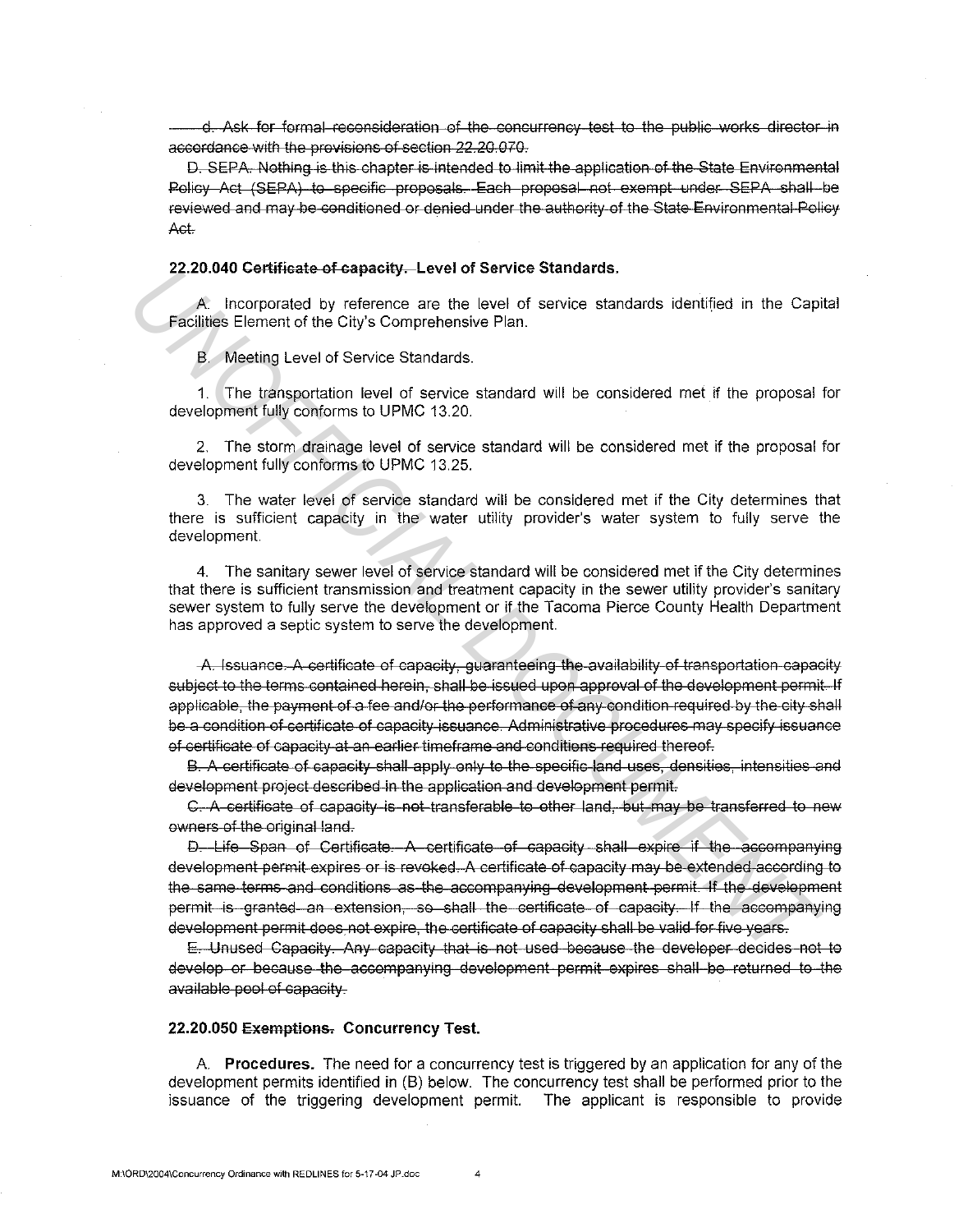documentation sufficient for the Director to accurately perform the evaluation. UPMC Title 13 identifies the documentation requirements for transporation and stormwater facilities. For water facilities, required documentation may be of a certificate of availability from Tacoma Public Utilities. For sewer facilities, required documentation may be a copy of the sewer permit appplication filed with Pierce County Utilities or other sewer utility provider, or a copy of the sewer permit issued by Pierce County Utilities or other sewer utility provider, or a septic system approval from the Tacoma Pierce County Health Department.

## B. **Triggers for Concurrency Test**

**1.** A concurrency test for transportation facilities is triggered by any development permit that requires a Transportation Impact Analysis (TIA) as identified in UPMC Title 13 or required by SEPA.

2. A concurrency test for stormwater facilities is triggered by any development permit that requires a drainage analysis.

3. A concurrency test for water and sewer facilities is triggered by any building permit application for structures intended for human occupancy.

## C. **Evaluation.**

**1.** Permits cannot be issued for any development that does not meet the concurrency test.

2. If the evaluation shows that the facility will operate at or above the level of service standard following the completion of the development, concurrency is met.

3. If the concurrency evaluation shows that the facility will operate below the level of service standard following the completion of the development, concurrency is not met. If concurrency is not met, the applicant may:

a. Modify the application to reduce the impacts of the development such that the facility will operate at or above the level of service standard following the completion of the development;

b. Improve the facility such that it will operate at or above the level of service standard following the completion of the development;

c. Upon approval of the Director, contribute to a programmed and funded capital project that will result in the facilty operating at or above the level of service standard following the completion of the development, provided that the impacts of the development will not result in a safety hazard; or UNITED THIS CONDUCTED THEST CONDUCTER CONDUCTER THEST CONDUCTER THEST CONDUCTER CONDUCTER CHANNEL DREAM THEST CAN AND A SIGNATURE 10 OF THE 13 or required SEPA.<br>
2. A conduction lineact Analysis (TIA) as identified in UPM

d. Postpone development until the facility is improved by another entity such that the facility will operate at or above the level of service standard following the completion of the development.

### D. **Certification.**

1. Upon completion of the concurrency evaluation, the Director will issue a determination of concurrency. Separate determinations of concurrency may be issued for each facility. If concurrency is met the determination of concurrency will set forth the conditions and duration of the concurrency certification. The determination of concurrency and concurrency certification will be processed with the associated permit.

2. For transportation concurrency, conditions shall include those set forth in an approved TIA. The duration of the transportation concurrency certification shall be for two years unless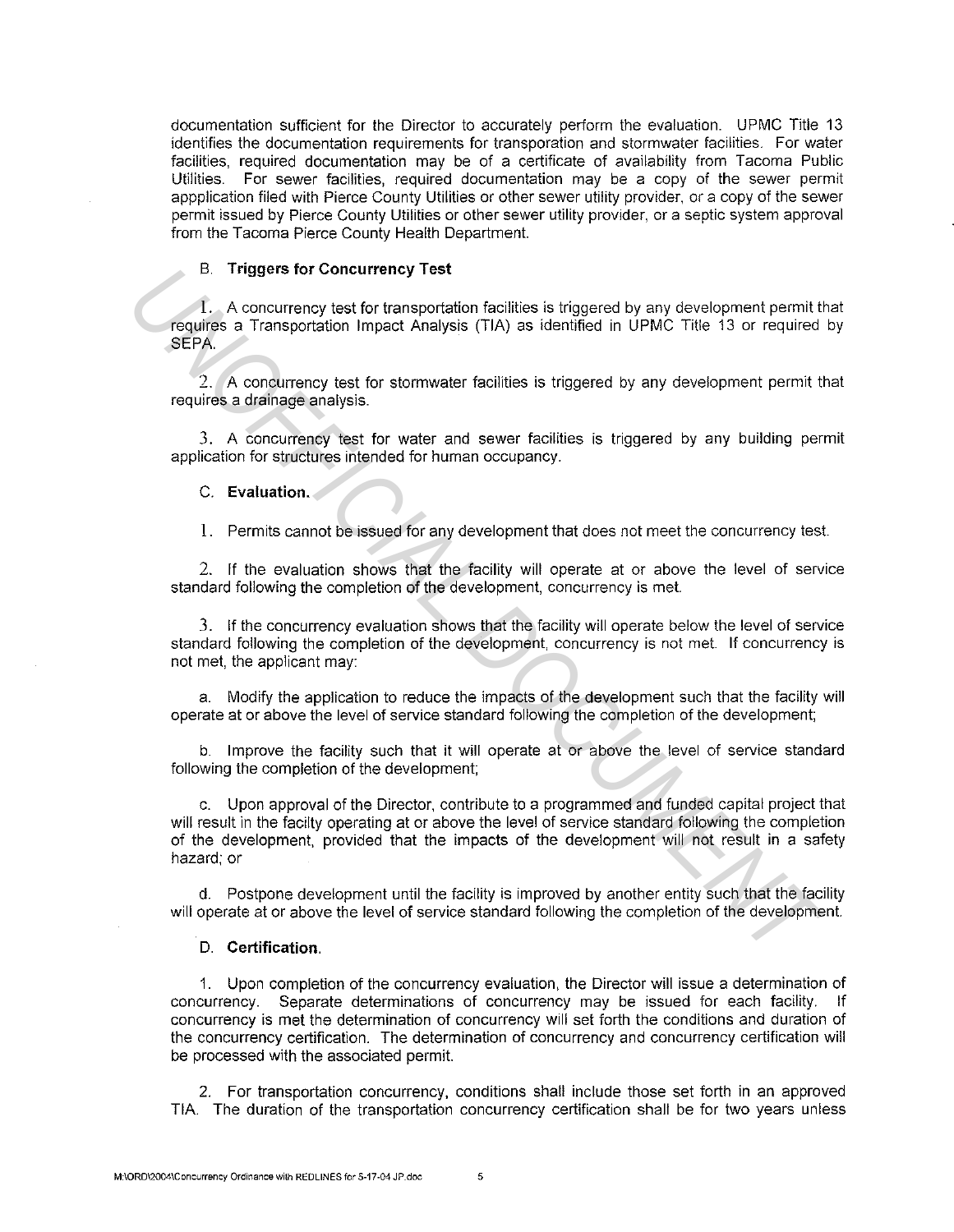otherwise provided by law. An extension may be granted by the Director upon the issuance of subsequent site development or building permits. The duration of the extension shall be for the term of the subsequent permit.

3. For stormwater concurrency, conditions shall include those conditions set forth in the site development permit and approved storm drainage report. The duration of stormwater concurrency certification shall be for the term of the triggering development permit.

4. For water concurrency, the duration of water concurrency certification shall be for the term of the triggering development permit.

5. For sewer concurrency, the duration of the sewer concurrency certification shall be for the term of the triggering development permit.

6. A certificate of concurrency shall be revoked if the applicant fails to comply with any of the conditions of certification.

A. No Impact. Development permits for development that creates no measurable additional impacts on any transportation facility are exempt from the requirements of this chapter. Such deYelopment includes, but is not limited to: 4. For water concurrency, the duration of water concurrency certaination shall be term of the triggering development permit.<br>
5. For sever concurrency, the duration of the sever concurrency certification shall be the infla

1. Any addition or accessory structure to a residence with no change in use or increase in the number of dwelling units,

2. Interior renovations with no change of use or, if a residential use, no increase in number of dwelling units,

3. Interior completion of a structure for use(s) with the same or less intensity as the existing use or a previously approved use,

4. Replacement structure with no change in use or floor area (for non-residential uses) or increase in number of dwelling units.

5. Temporary construction trailers,

 $-6$ . Driveway resurfacing or parking lot paving,

7. Re roofing of structures,

g\_ Demolitions,

9. Development that generates less than ten trips in the peak hour (for both the a.m. and the p.m. peal< hour) at any given intersection.

The city public works department shall be responsible for determining whether other types of development meet this "no impact" standard so as to be included under this exemption.

B. Exempt Permits. The following development permits are exempt from the requirements of this chapter.

1. Boundary Line Adjustment or Lot Combination.

2. Final Plat, (if a concurrency test was conducted for the corresponding preliminary plat approval).

3. Temporary Use Permit.

4. Variance or administrative use permits.

5. Clearing, Filling & Grading Permits.

5. Shoreline Variance.

7. Rezone/Comprehensive Plan Amendments.

8. Sign Permits.

C. Application Filed Before Effective Date of Ordinance. Complete long subdivision, short plat, and building permit applications that have been submitted before the effective date of this ordinance are exempt from the requirements of this chapter.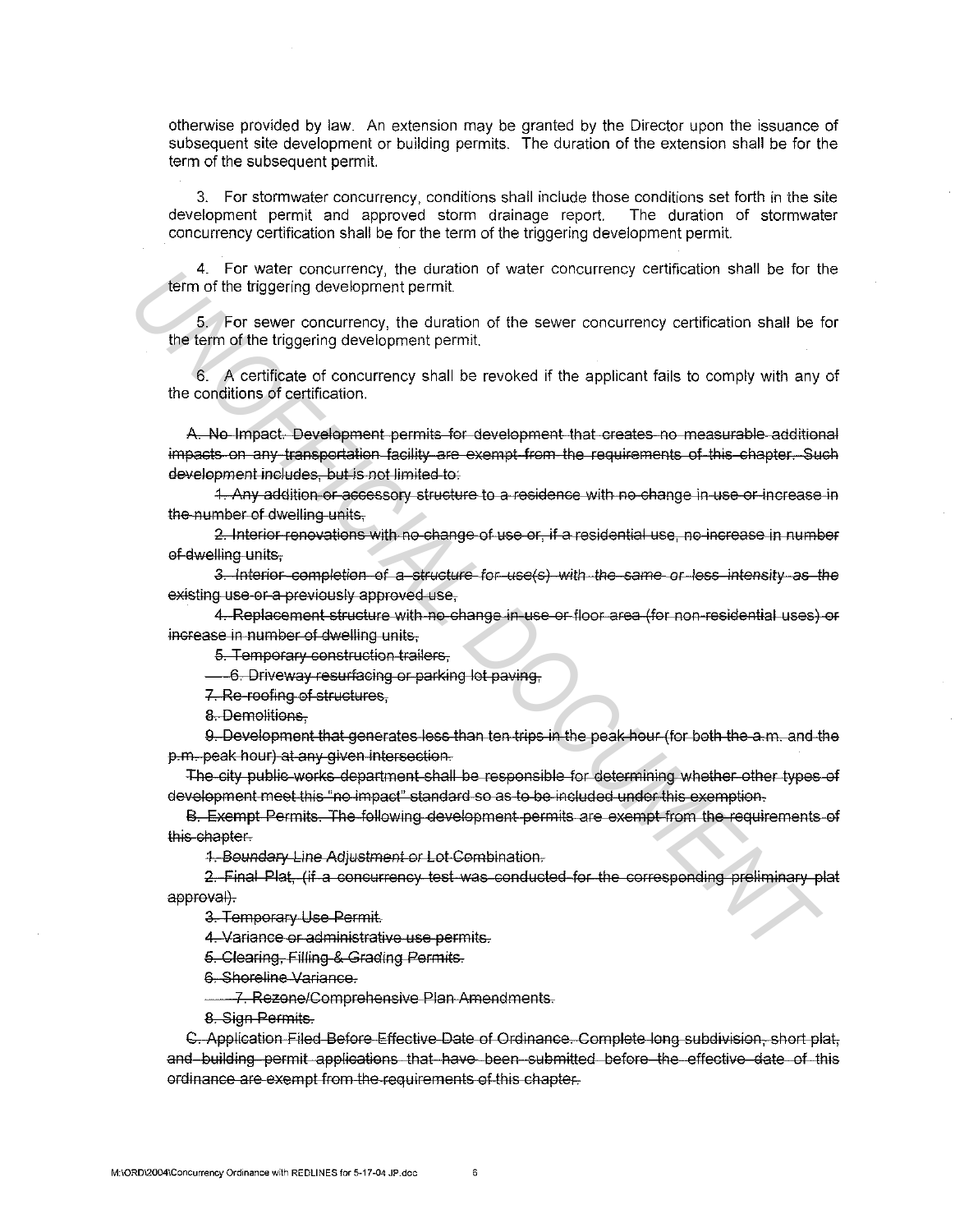D. Single Family Homes. Building permits for single-family dwellings and duplexes are exempt from the requirements of this chapter. This exemption does not apply to the plat within which the dwellings units are being constructed.

E. Accessory Dwelling Units. All accessory dwelling units, as defined in this Code, are exempt from the requirements of this chapter.

F. Accounting for Capacity. The capacity for development permits exempted under subsections C. D. and E-above shall be subtracted from available capacity.

# 22.20.060 Pre-existing-use-rights. Reserved Capacity and Volumes.

A. Transportation. The traffic volumes identified for a proposed development will be assigned to the street network at the time of concurrency certification. These traffic volumes will be assumed to be a part of the street network for the period of time set forth in the concurrency certification. Once assigned to the street network, a subsequent development proposal must incorporate these traffic volumes into any traffic analysis. Information regarding previously assigned traffic volumes can be obtained from the Director.

B. Stormwater. The surface water design standards adopted by the City require all stormwater designs to demonstrate that there will be no significant effect on any downstream stormwater systems. Reserved capacity is not applicable to a stormwater concurrency certification.

C. Sewer and Water. Capacity shall be reserved by the utilities as identified in any sewer permit or water availablity determinations of the utility providers.

Development permits that were issued before the effective date of this ordinance shall be considered to have capacity as long as the accompanying development permit is valid. If the accompanying development permit does not expire, capacity shall be considered to be available for five years after the effective date of this ordinance.

## 22.20.070 Administrative reconsideration and appeals. Exemptions.

Development permits for development that creates no measurable additional impacts on any facility are exempt from the requirements of this Chapter.

A. The applicant may request reconsideration of concurrency test results within 14 calendar days of the notification of the test results by filing with the public works department a formal request for reconsideration specifying the grounds thereof, using forms available from the city. Each reconsideration request shall be accompanied by a fee as set forth by the University Place city-council.

Upon filing of such reconsideration request, the public works director shall re-consider the test results and issue a determination either upholding the original determination or amending it.

B. Determinations by the public works director with respect to the applicability of concurrency management to a given development activity or any other determination which the director is authorized to make pursuant to this chapter may be appealed to the hearing examiner as provided for in UPMC Chapter 22.05.

# 22.20.080 Administrative Reconsideration and Appeals.

A. The applicant may request a reconsideration of the determination of concurrency within fourteen (14) calendar days of the decision. The request for reconsideration shall be filed with the Director on forms available from the City and shall specify the grounds for reconsideration.